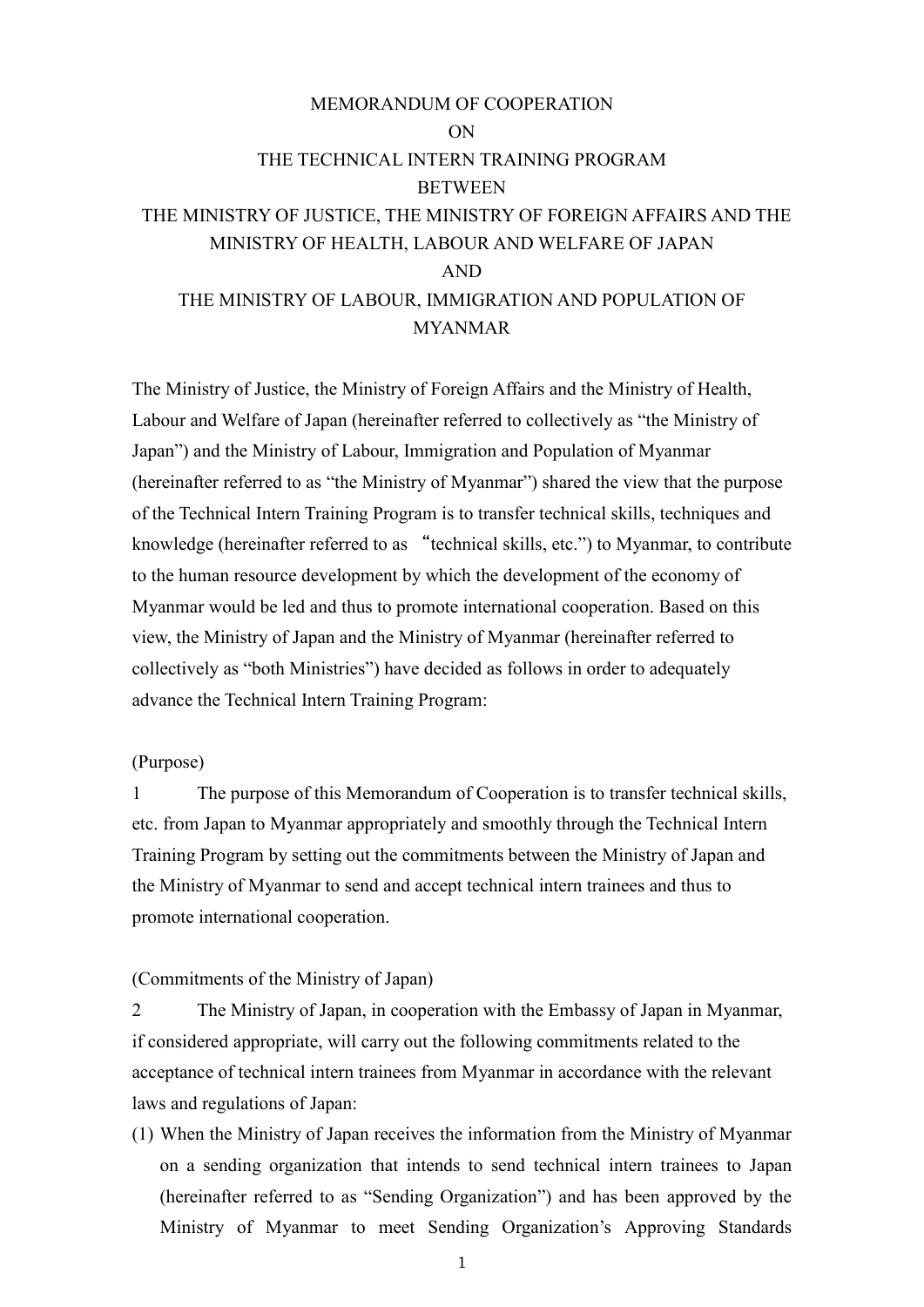described in Attachment 1 (hereinafter respectively referred to as "Approved Sending Organization" and "Approving Standards"), to make such information publicly available in Japan;

- (2) To accept only those technical intern trainees of Myanmar who are sent by Approved Sending Organizations after the commencement of cooperation under this Memorandum of Cooperation. However, the Ministry of Japan may not accept technical intern trainees of Myanmar in case that a technical intern training plan related to the technical intern trainee is not approved and so forth, even if they are sent from Approved Sending Organizations;
- (3) To substitute an approval to a Sending Organization by the Ministry of Myanmar for the letter of recommendation for the Sending Organization by a public authority of Myanmar after the commencement of cooperation under this Memorandum of Cooperation, provided that the Ministry of Myanmar completes procedures for the approval of Sending Organizations and provides the Ministry of Japan with a full list of Approved Sending Organizations;
- (4) Not to require the letter of recommendation for technical intern trainees by public authorities after receiving a full list of Approved Sending Organizations, on the condition that the Ministry of Japan receives the Certificate described in Attachment 3 after the commencement of cooperation under this Memorandum of Cooperation;
- (5) When the Ministry of Japan receives from the Ministry of Myanmar the information on the revocation of an approval of Approved Sending Organizations, to make such information publicly available in Japan;
- (6) In accordance with the Criteria for the License for Supervising Organizations described in Attachment 4 and with the Criteria for Accreditation of Technical Intern Training Plan described in Attachment 5, to conduct business relating to the license and the accreditation in an appropriate manner;
- (7) To take appropriate measures including revocation of the license when a supervising organization commits an act which falls under any of the items described in Attachment 6;
- (8) To take appropriate measures including revocation of accreditation of a technical intern training plan when a case which falls under any of the items described in Attachment 7 arises;
- (9) To require submission of necessary documents regarding the Standards of Treatment of Technical Intern Trainees described in Attachment 8 and to take appropriate measures including revocation of accreditation of the technical intern training plan in the event that the actual treatment is found to differ from the statements in the submitted documents: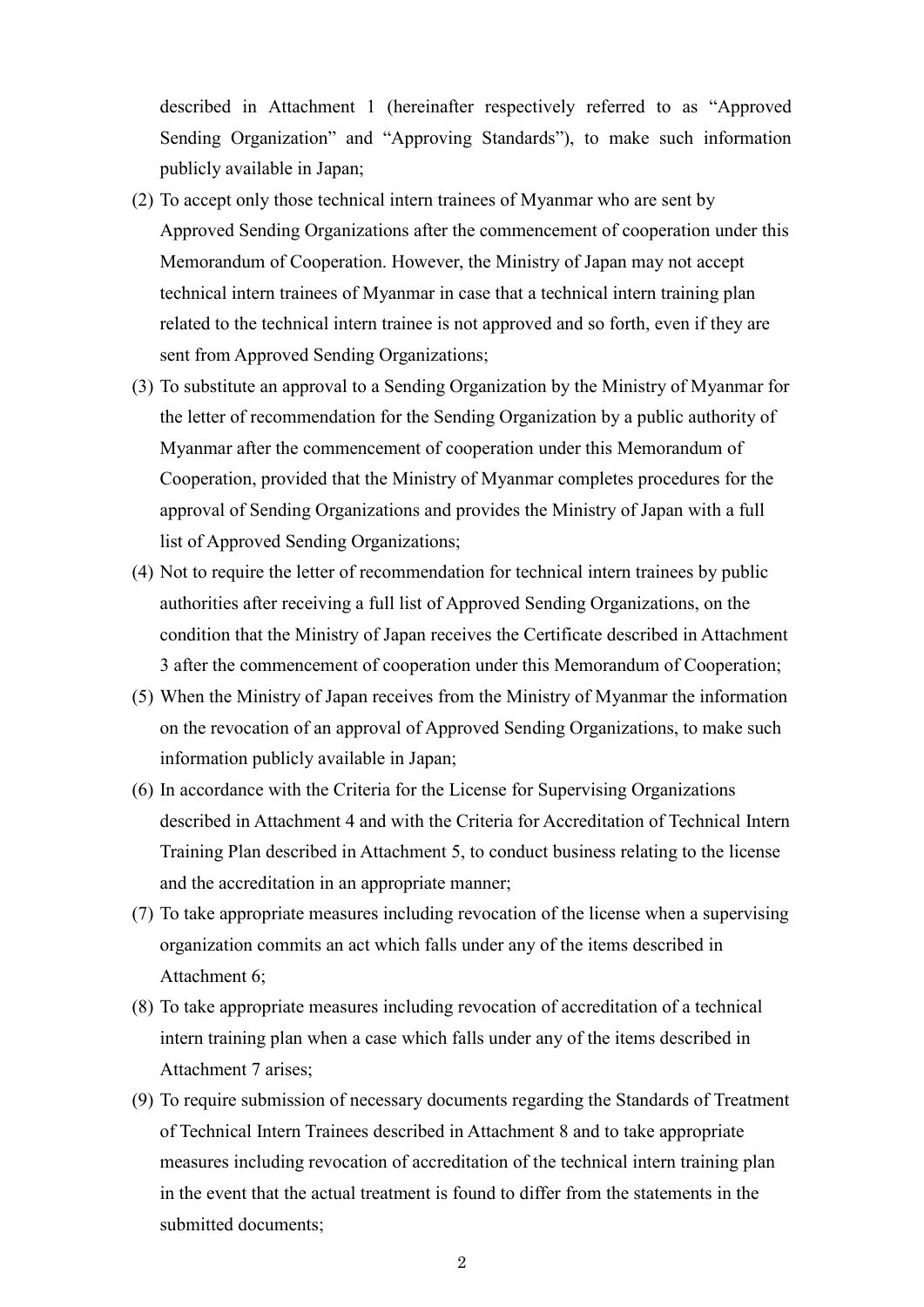- (10) To notify the results to the Ministry of Myanmar, when the Ministry of Japan takes administrative measures against a supervising organization by revoking the license, issuing an order for suspension of operation or issuing an order for improvement in accordance with the Act on Proper Technical Intern Training and Protection of Technical Intern Trainees (hereinafter referred to as "the Act"), or administrative measures against an implementing organization by revoking accreditation of a technical intern training plan or issuing an order for improvement in accordance with the Act; and
- (11) To provide necessary information when the Ministry of Japan receives inquiries from the Ministry of Myanmar pertaining to issues such as the status of implementation of the Technical Intern Training Program, any revisions of the Program, or any additions of the occupations covered by the Program.

#### (Commitments of the Ministry of Myanmar)

3 The Ministry of Myanmar, in accordance with the relevant laws and regulations of Myanmar, will carry out the following commitments with regard to sending technical intern trainees:

- (1) To ensure that the recommendation, which is made by a public authority, on a Sending Organization that is considered to have the ability to properly coordinate the applications of the technical intern trainees for the supervising-organization-type of the Technical Intern Training Program to supervising organizations in Japan (the recommendation stipulated in paragraph 1, Article 25 of the Ordinance for Enforcement of the Act) may not be made by any public authorities other than the Ministry of Myanmar;
- (2) To examine whether or not Sending Organizations meet Approving Standards, and to give approvals when Sending Organizations are considered to meet Approving Standards;
- (3) To make the names and other information of Approved Sending Organizations in Myanmar publicly available when the approvals set out in the previous paragraph are given. To provide the Ministry of Japan with the information on Approved Sending Organizations in the form specified in Attachment 2, and to continue issuing the letter of recommendation for Sending Organizations which the Ministry of Myanmar considers appropriate to send technical intern trainees to Japan until the Ministry of Myanmar provides the Ministry of Japan with a full list of Approved Sending Organizations;
- (4) When the Ministry of Myanmar is informed by the Ministry of Japan that an Approved Sending Organization seems to have exercised activities inconsistent with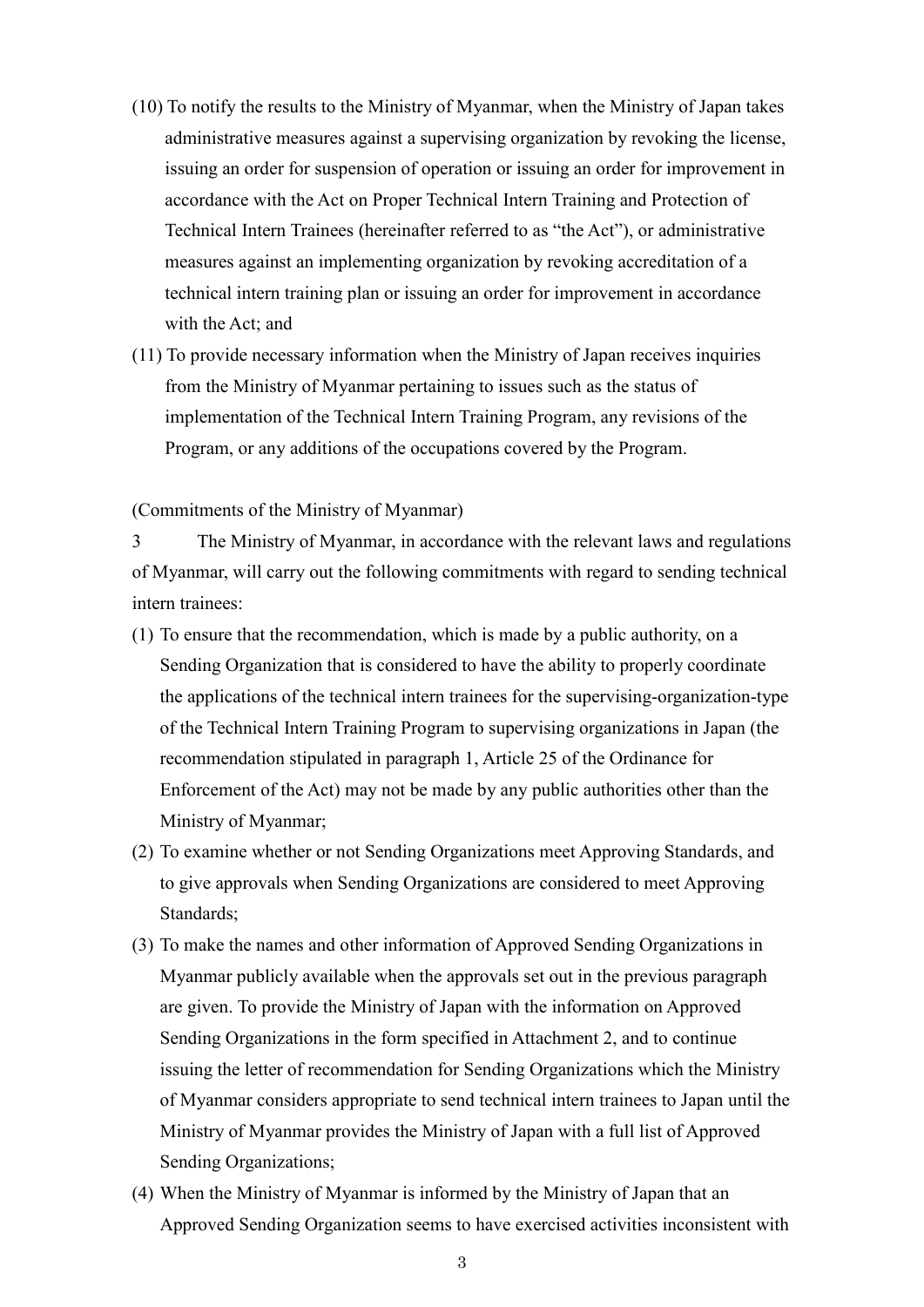Approving Standards or other improper activities, to conduct investigations over the Approved Sending Organization in question, to provide necessary guidance and supervision, and then to report the results to the Ministry of Japan;

- (5) To provide guidance to Approved Sending Organizations in Myanmar in order to select and send technical intern trainees in an appropriate manner, to revoke an approval when the Ministry of Myanmar considers that an Approved Sending Organization no longer meets Approving Standards, and to notify the results to the Ministry of Japan;
- (6) To cooperate on follow-up surveys conducted by the Ministry of Japan concerning the situation of utilization of acquired technical skills, etc. after the technical intern trainees return to Myanmar, by, in particular, providing guidance to Approved Sending Organizations in order to obtain accurate feedbacks as many as possible from those former technical intern trainees; and
- (7) To provide the Ministry of Japan with information required, when the Ministry of Myanmar receives inquiries from the Ministry of Japan pertaining to guidance and supervision records exercised over Approved Sending Organizations, records related to approval of Sending Organizations, matters related to the types of job categories in demand for technical transfer in Myanmar and so forth.

#### (Designation of Contact Points)

4 Both Ministries will designate respectively the following contact points related to communications and coordination between both countries in order to effectively implement the activities under this Memorandum of Cooperation.

- (1) For Japan, the International Affairs Department of Organization for Technical Intern Training. For modification and supplementation of this Memorandum of Cooperation and desire to terminate the cooperation under this Memorandum of Cooperation, the Entry and Status Division of the Immigration Bureau, the Ministry of Justice and the Office of Counselor for Overseas Human Resources Development, the Ministry of Health, Labour and Welfare.
- (2) For Myanmar, the Department of Labour, the Ministry of Labour, Immigration and Population. The Ministry may delegate a part of the work related to this Memorandum of Cooperation to the Embassy of Myanmar in Japan.

#### (Settlement of Issues)

5 Both Ministries will consult with respect to the implementation of activities under this Memorandum of Cooperation or issues arising in relation to the implementation, including occurrences of technical intern trainees' disappearances and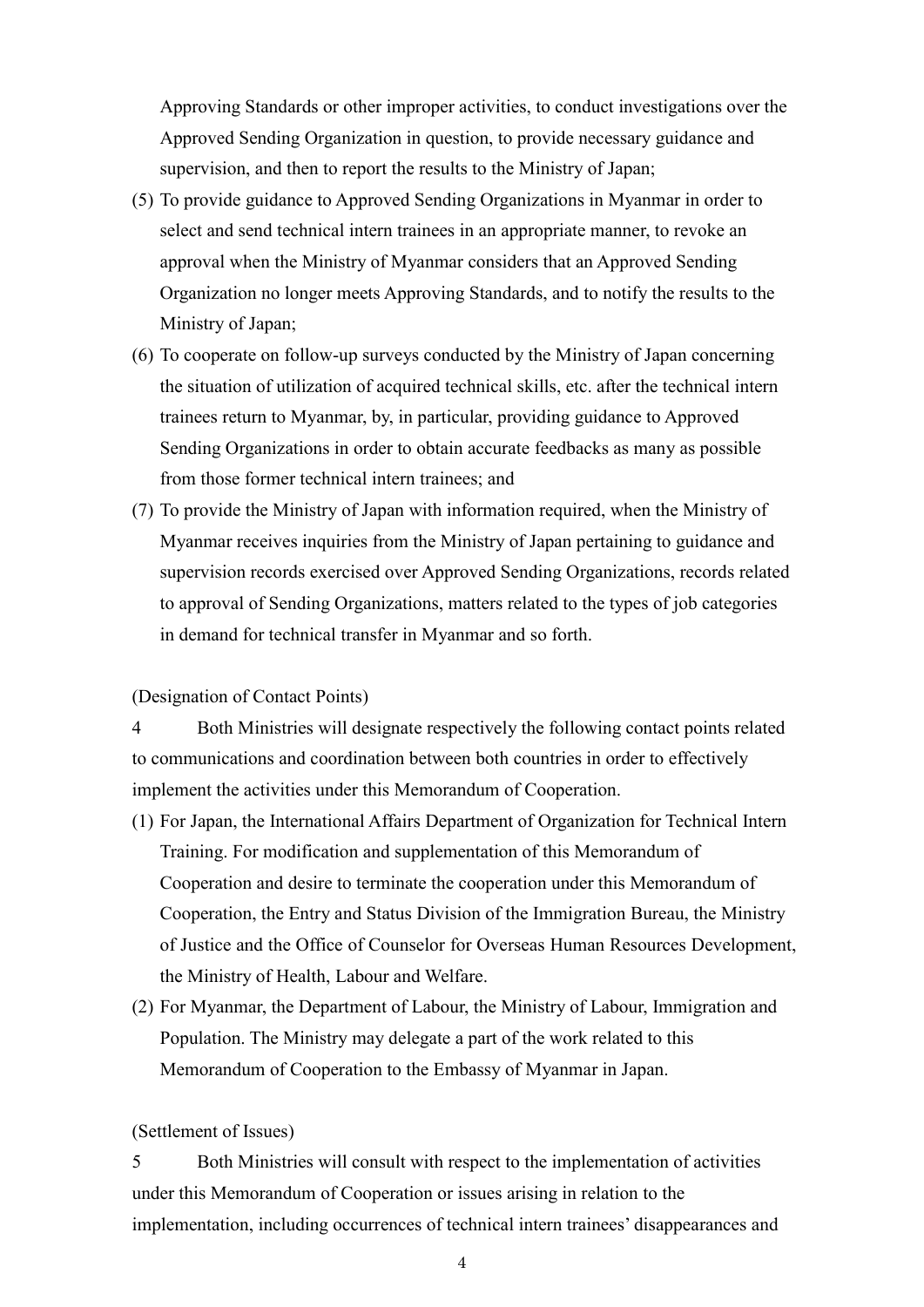deportations of illegally staying technical intern trainees, and will settle such issues amicably and in close cooperation, through diplomatic channels as deemed appropriate, with each country's relevant ministries and agencies.

# (Implementation within the scope of laws and regulations)

6 Cooperation under this Memorandum of Cooperation will be conducted within the scope of the laws and regulations in force in each country. Either of Ministries will not disclose confidential information obtained from the other Ministry through cooperation and exchange of information within the framework of this Memorandum of Cooperation without the written consent from the other Ministry.

### (Information Sharing and Consultation)

7 Both Ministries will hold periodic meetings for sharing information on the Technical Intern Training Program under this Memorandum of Cooperation and will consult from time to time, as necessary. Both Ministries will consult through diplomatic channels as deemed appropriate.

# (Others)

8 This Memorandum of cooperation was signed in duplicate at Tokyo, on 19 March in 2018, and at Nay Pyi Taw on April 19 in 2018. The Cooperation under this Memorandum of Cooperation will commence on April 19 in 2018. With the commencement of this Memorandum of Cooperation, cooperation between both Ministries on the Technical Intern Training Program will be conducted under this Memorandum of Cooperation.

The cooperation under this Memorandum of Cooperation will continue for a period of five years from April 19 in 2018 and will be extended automatically for additional five years unless there is a written notice by either Ministry not to desire to extend it sixty days in advance of the termination date. In case that either Ministry wishes to terminate the cooperation based on this Memorandum of Cooperation before the end of the five-year period mentioned above, the cooperation may be terminated by a written notice to the other Ministry indicating such intent, not later than ninety days before the desired termination date

The contents of this Memorandum of Cooperation will be modified or supplemented as necessary with written consent from both Ministries.

5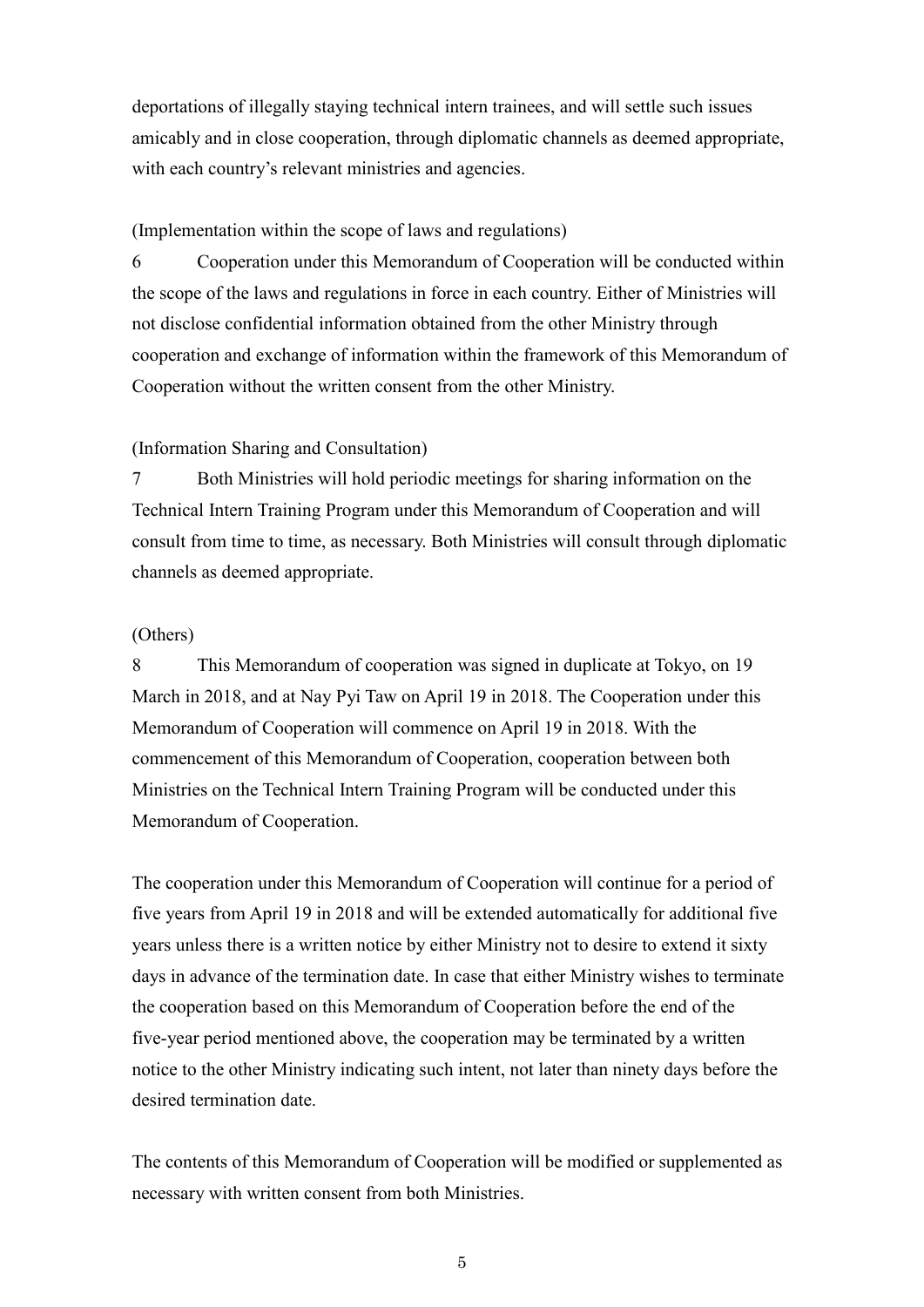This Memorandum of Cooperation is made in English.

**For the Ministry of Justice of Japan For the Ministry of Labour,**

**Immigration and Population of Myanmar**

**For the Ministry of Foreign Affairs of Japan**

**For the Ministry of Health, Labour and Welfare of Japan**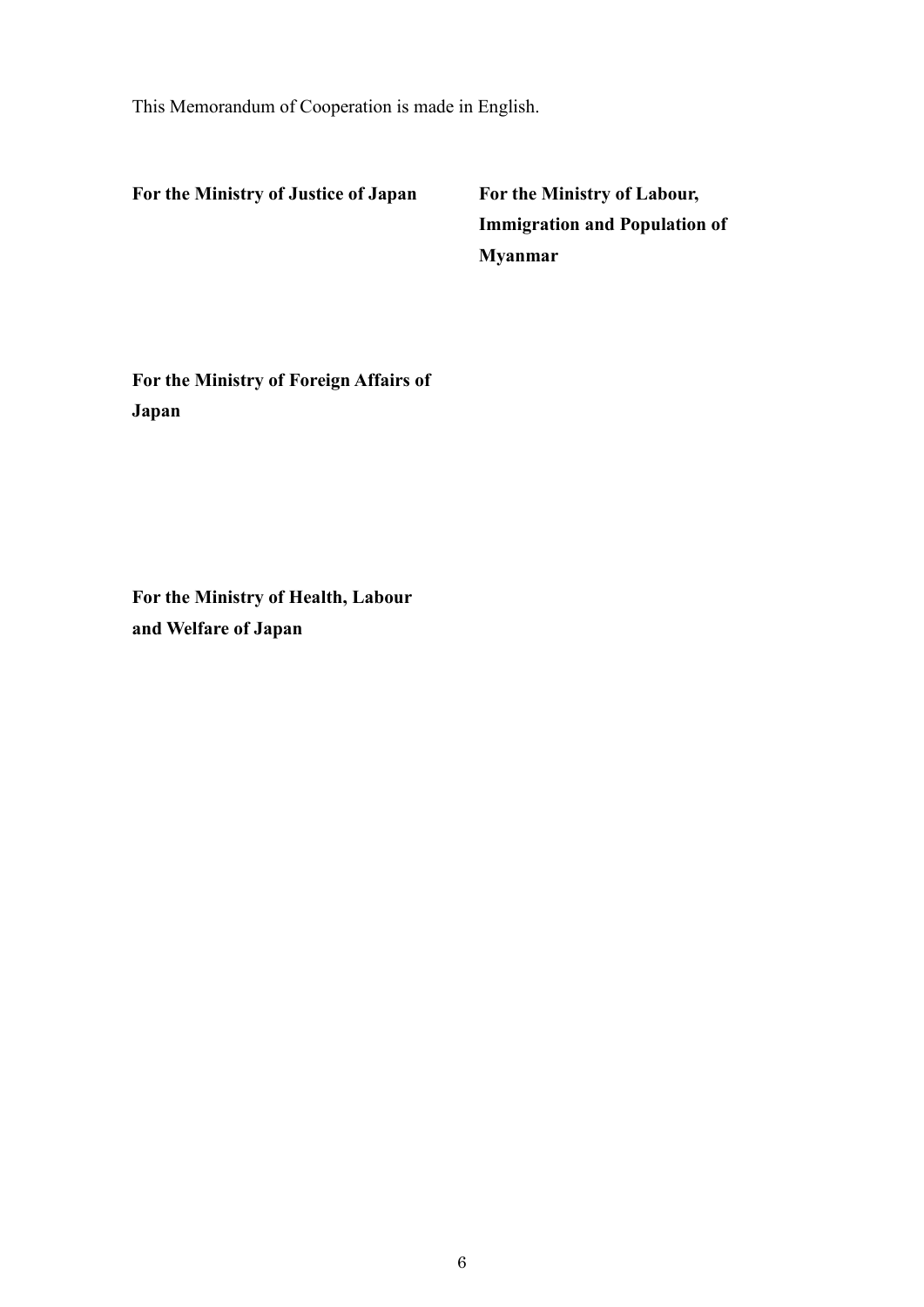Approving Standards for Sending Organizations

- 1 A Sending Organization must meet all of the following standards.
- (1) To appropriately select and send to Japan only those who are motivated to engage in technical intern training with the understanding of the objectives of the Technical Intern Training Program and to contribute to the economic development of Myanmar by making use of the achievement through the technical intern training after returning to Myanmar.
- (2) To clearly specify the calculating criteria of commissions and any other fees to be collected from 'technical intern trainees and/or technical intern trainee candidates' (hereinafter referred to as "trainees and candidates") and make the criteria publicly available, and to explain the details of such commissions and other fees to trainees and candidates in order to obtain their understanding sufficiently.
- (3) To provide the technical intern trainees who returned to Myanmar after completing the technical intern training with necessary support, such as finding occupations in order for them to appropriately utilize the acquired technical skills, etc.
- (4) With respect to the appropriate implementation of the Technical Intern Training Program as well as the protection of technical intern trainees, to respond the requests from the Minister of Justice of Japan, the Minister of Health, Labour and Welfare of Japan or the Organization for Technical Intern Training. Such requests include cooperation on follow-up surveys on the technical intern trainees who returned to Myanmar after completing the technical intern training.
- (5) As for Sending Organization and its board members, if they had been sentenced to imprisonment or more severe penalty in Japan or in Myanmar, at least five years have elapsed after the penalty had been completed or the penalty had been exempted from the execution.
- (6) To carry out any projects in accordance with the laws and regulations of Myanmar.
- (7) As for Sending Organization and its board members, to have never conducted any of the following acts within the preceding five years:
	- (a) In connection with technical intern training, managing money or other properties of trainees and candidates, their relatives or other persons concerned, regardless of any reasons such as collecting deposits or any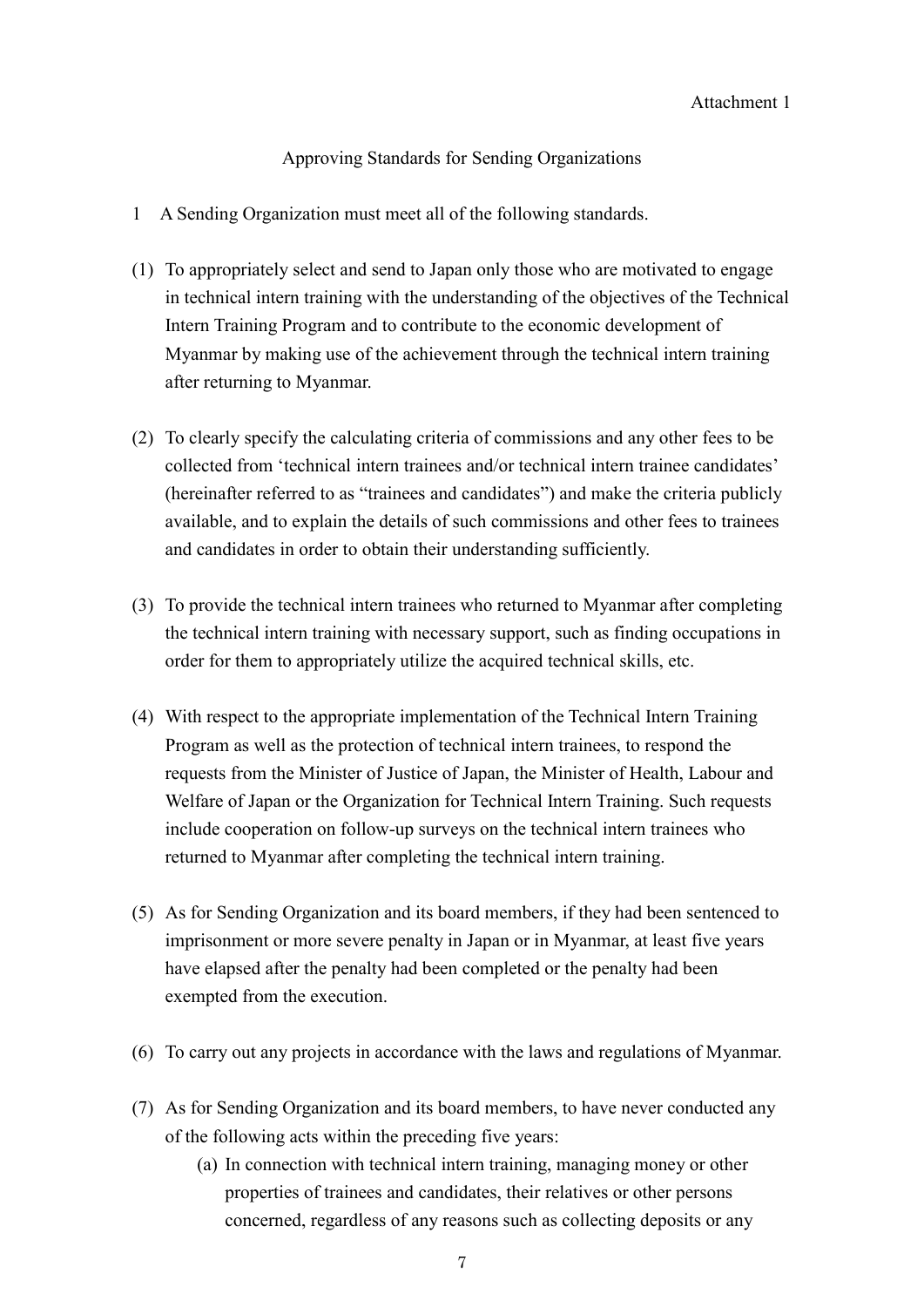other purposes;

- (b) Concluding any contracts that impose monetary penalties or that expect undue transfer of money or other properties, for the violation of the contracts in relation to technical intern training;
- (c) Human rights infringements against trainees and candidates such as assaults, intimidations, and restrictions of freedom; and
- (d) With regards to the procedures of the Technical Intern Training Program as well as the immigration program in Japan, to use or provide forged, altered or false documents, pictures or drawings with the intention of obtaining permissions fraudulently.
- (8) In coordinating applications for technical intern training to Japanese supervising organizations, to confirm that trainees and candidates, their relatives or other persons concerned have never been involved in the acts set out in (a) and (b) of (7).
- (9) Acknowledging the importance of addressing disappearance of technical intern trainees, to cooperate with Japanese supervising organizations and to make efforts in order to prevent technical intern trainees from disappearing.
- (10) To have other necessary capacities to appropriately coordinate applications for technical intern training to Japanese supervising organizations.
- 2 In terms of approving Sending Organization in Myanmar, the Ministry of Myanmar will commence the procedure from April 19 in 2018 and provide a full list of Approved Sending Organizations for the Ministry of Japan by 1 June, 2018. The Ministry of Japan will accept only those trainees who are sent by Myanmar's Approved Sending Organizations on the list from 1 November, 2018.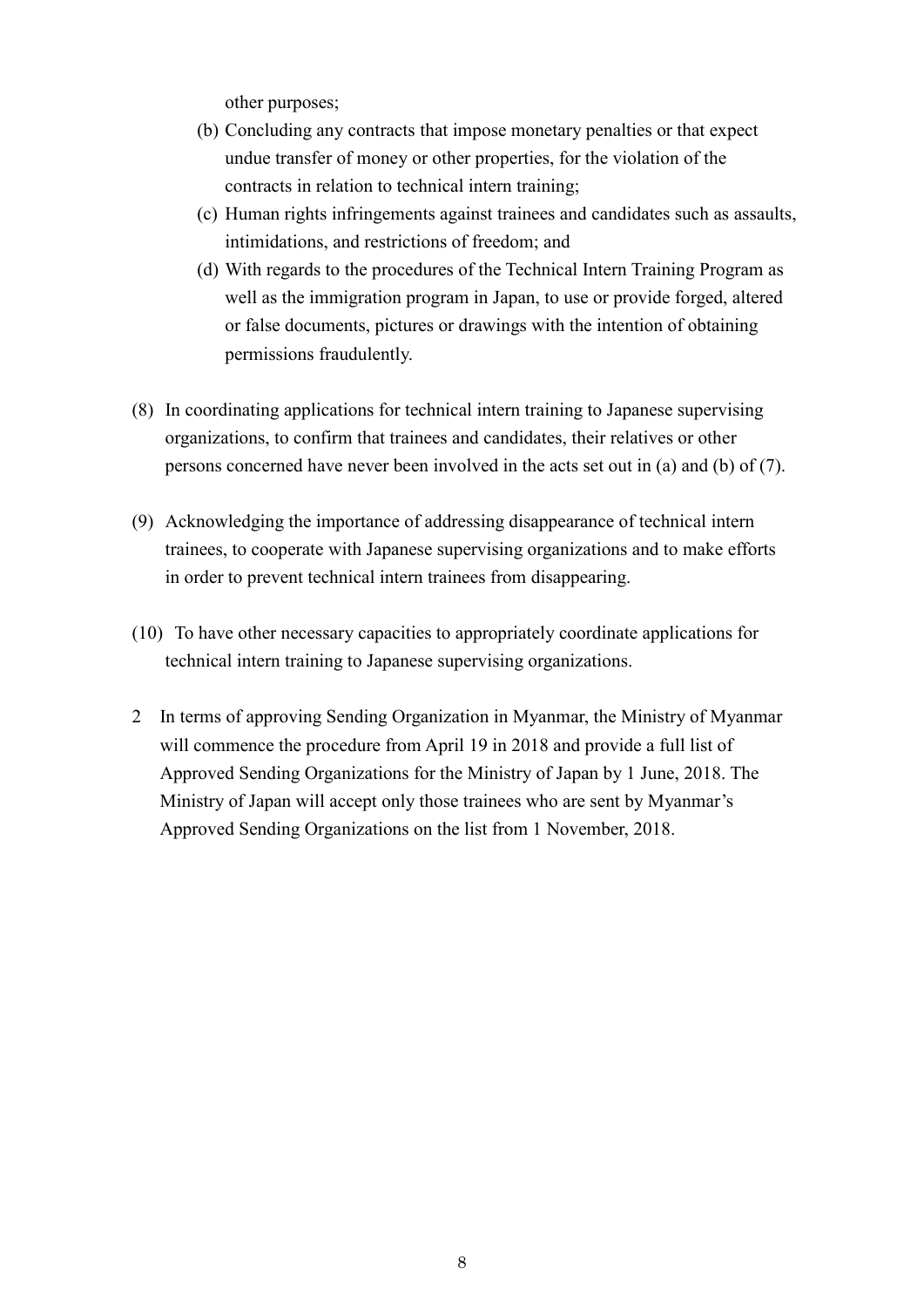|                                                                                                                                                                                                                                |                                                                                                                        | Attachment 2 |
|--------------------------------------------------------------------------------------------------------------------------------------------------------------------------------------------------------------------------------|------------------------------------------------------------------------------------------------------------------------|--------------|
|                                                                                                                                                                                                                                | Date : $\qquad \qquad$                                                                                                 |              |
| <b>Outline of Approved Sending Organization</b>                                                                                                                                                                                |                                                                                                                        |              |
|                                                                                                                                                                                                                                |                                                                                                                        |              |
|                                                                                                                                                                                                                                |                                                                                                                        |              |
|                                                                                                                                                                                                                                |                                                                                                                        |              |
| $TEL: ____________$                                                                                                                                                                                                            | <u> 1989 - Jan Salaman (b. 1989)</u>                                                                                   |              |
|                                                                                                                                                                                                                                |                                                                                                                        |              |
|                                                                                                                                                                                                                                |                                                                                                                        |              |
|                                                                                                                                                                                                                                |                                                                                                                        |              |
|                                                                                                                                                                                                                                |                                                                                                                        |              |
|                                                                                                                                                                                                                                |                                                                                                                        |              |
| Capital : The Capital Service of the Capital Service of the Capital Service of the Capital Service of the Capital Service of the Capital Service of the Capital Service of the Capital Service of the Capital Service of the C |                                                                                                                        |              |
| Yearly sales figure (the most recent year) :                                                                                                                                                                                   |                                                                                                                        |              |
| Number of full-time employees (the number of employees involved in sending work) :                                                                                                                                             |                                                                                                                        |              |
| $\begin{pmatrix} 1 & 1 \\ 1 & 1 \end{pmatrix}$                                                                                                                                                                                 |                                                                                                                        |              |
|                                                                                                                                                                                                                                |                                                                                                                        |              |
| (position)                                                                                                                                                                                                                     |                                                                                                                        |              |
|                                                                                                                                                                                                                                |                                                                                                                        |              |
|                                                                                                                                                                                                                                | <u> 1989 - Johann Stoff, deutscher Stoffen und der Stoffen und der Stoffen und der Stoffen und der Stoffen und der</u> |              |
| $(TEL)$ (FAX)                                                                                                                                                                                                                  |                                                                                                                        |              |
| (Email)                                                                                                                                                                                                                        |                                                                                                                        |              |
|                                                                                                                                                                                                                                |                                                                                                                        |              |
| Contact point in Japan                                                                                                                                                                                                         |                                                                                                                        |              |
|                                                                                                                                                                                                                                |                                                                                                                        |              |
| (Name of representative (In the case of a company/organization)):                                                                                                                                                              |                                                                                                                        |              |
| (Address)                                                                                                                                                                                                                      |                                                                                                                        |              |
|                                                                                                                                                                                                                                |                                                                                                                        |              |
| (TEL)                                                                                                                                                                                                                          | (FAX)                                                                                                                  |              |
| (Email)                                                                                                                                                                                                                        |                                                                                                                        |              |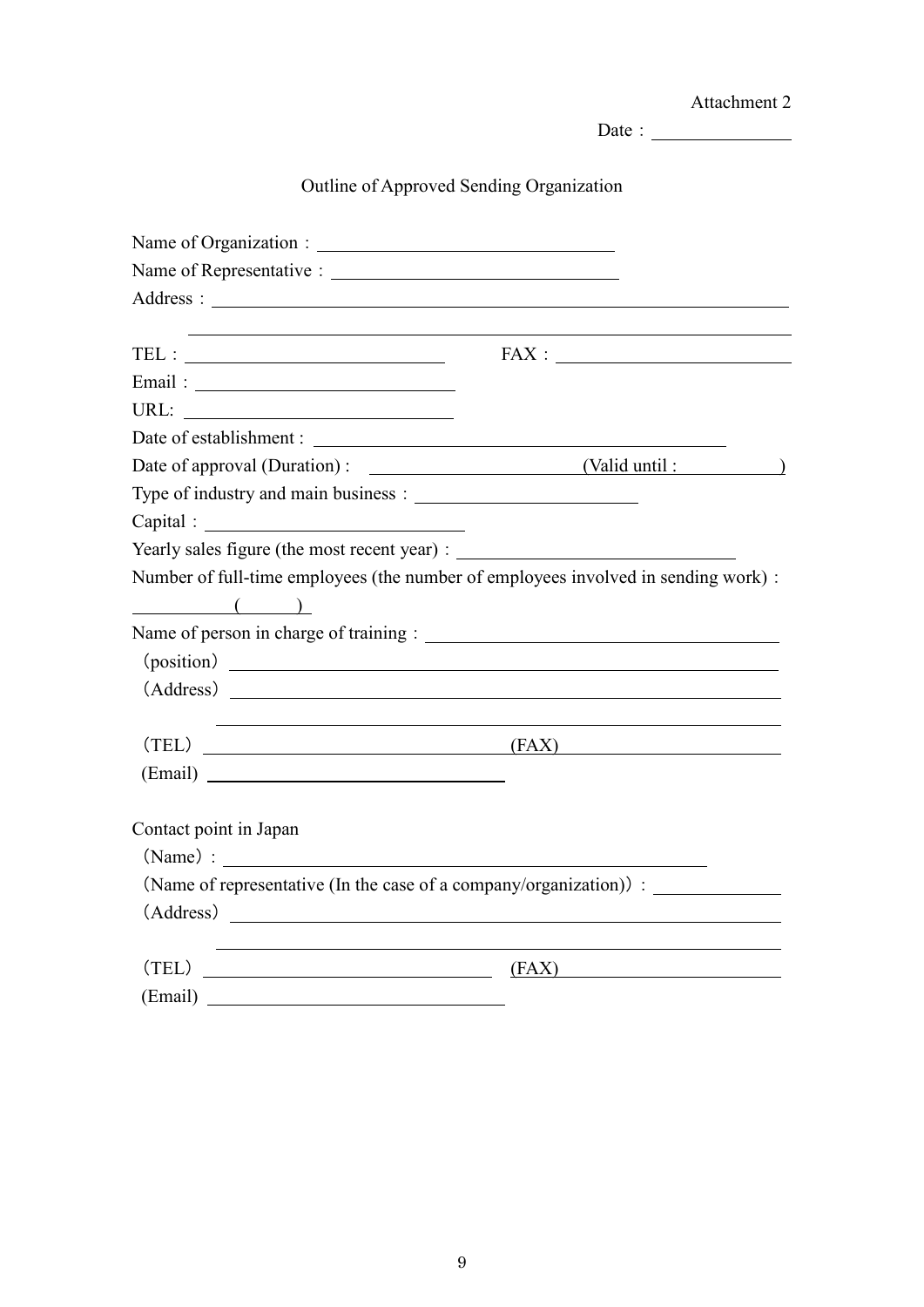Date:

# Certificate

The Ministry of Labour, Immigration and Population of Myanmar (hereinafter referred to as "the Ministry") hereby recognizes that the technical intern trainees who will be sent to Japan by Approved Sending Organizations\* are appropriate to engage in technical intern training, excluding those recognized inappropriate by the Ministry, and so notifies the Japanese contact point designated in (1) of 4 of the Memorandum of Cooperation on the Technical Intern Training Program separately.

\* The term Approved Sending Organization means the sending organization which is approved by the Ministry.

> Ministry of Labour, Immigration and Population of Myanmar (Signature)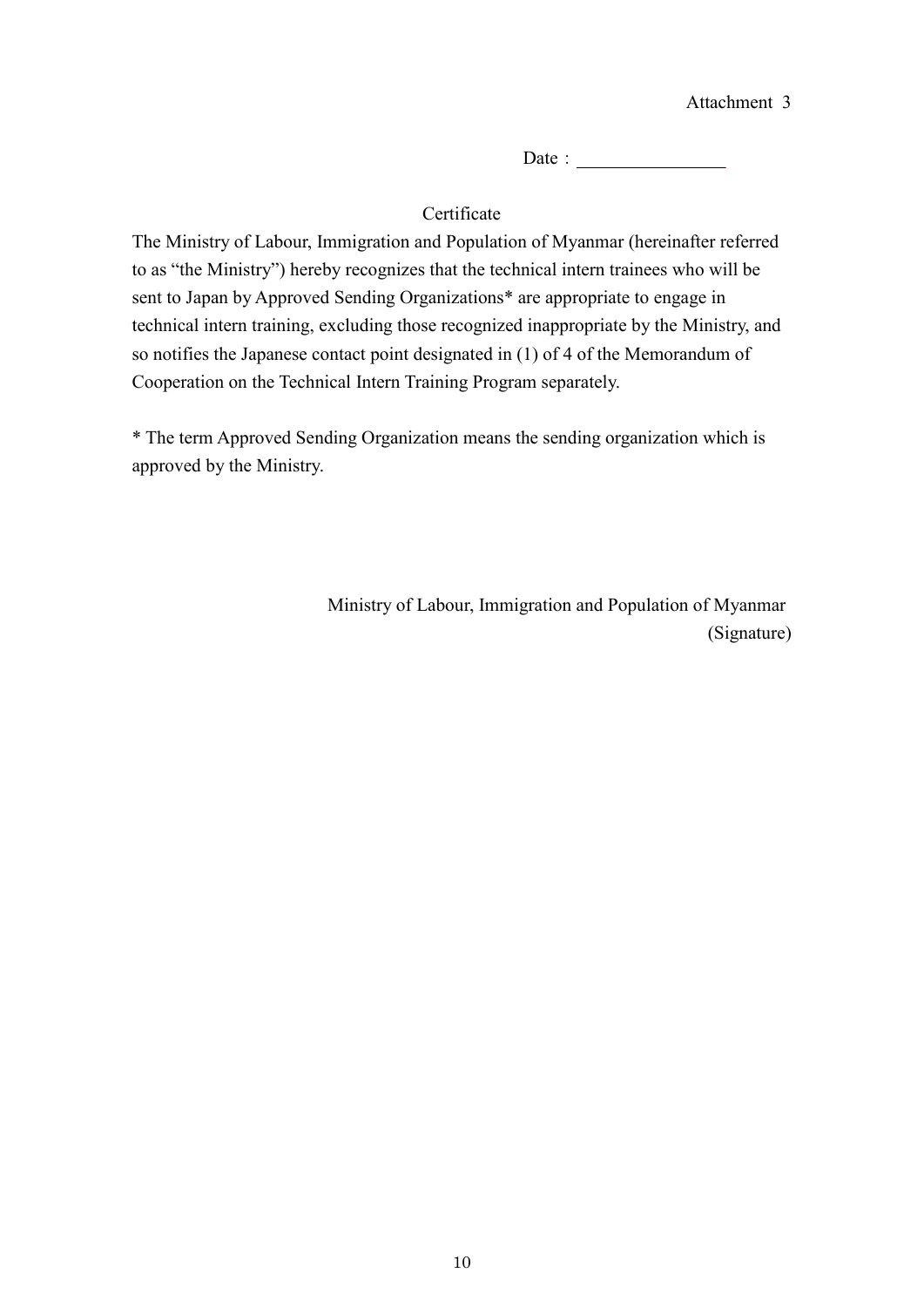Criteria for the License of Supervising Organizations

Pursuant to the provisions provided for in Article 25 of the Act on Proper Technical Intern Training and Protection of Technical Intern Trainees (Act No.89 of 2016), an organization must conform to all of the following items in order to obtain the license of supervising organization:

- (1) To be a Japanese nonprofit juridical person as provided for in Article 29 of the Ordinance for Enforcement of the Act on Proper Technical Intern Training and Protection of Technical Intern Trainees (Ordinance of the Ministry of Justice and the Ministry of Health, Labour and Welfare No.3 of 2016) (hereinafter referred to as "the Ordinance");
- (2) To have sufficient capability to conduct the supervision business appropriately in accordance with the criteria as provided for in Article 52 of the Ordinance;
- (3) To possess a sufficient financial basis to soundly conduct the supervision business;
- (4) To have taken the necessary measures to properly manage personal information (information about an individual which can identify the specific individual) and to maintain the confidentiality of the implementing organization of the supervising-organization-type technical intern training, etc. and the supervising-organization-type technical intern trainees, etc.;
- (5) To have taken any of the following measures for the purpose of appropriate management of the supervision business;
- (a) Not to compose its officers entirely of persons with a close relationship with the implementing organization of supervising-organization-type technical intern training as provided for in Article 30 of the Ordinance, and to make the composition of the other officers not likely to impede the securing of appropriate operation of the supervision business;
- (b) In addition to auditing by inspectors and persons responsible for auditing the business of the juridical person, to have an audit by a person, who satisfies the requirements as provided for in Article 30 of the Ordinance and does not have a close relationship with the implementing organization of supervising-organization-type technical intern training as provided for in Article 30 of the Ordinance, which audit the performance of duties pertaining to the supervision business by the officers, pursuant to Article 30 of the Ordinance;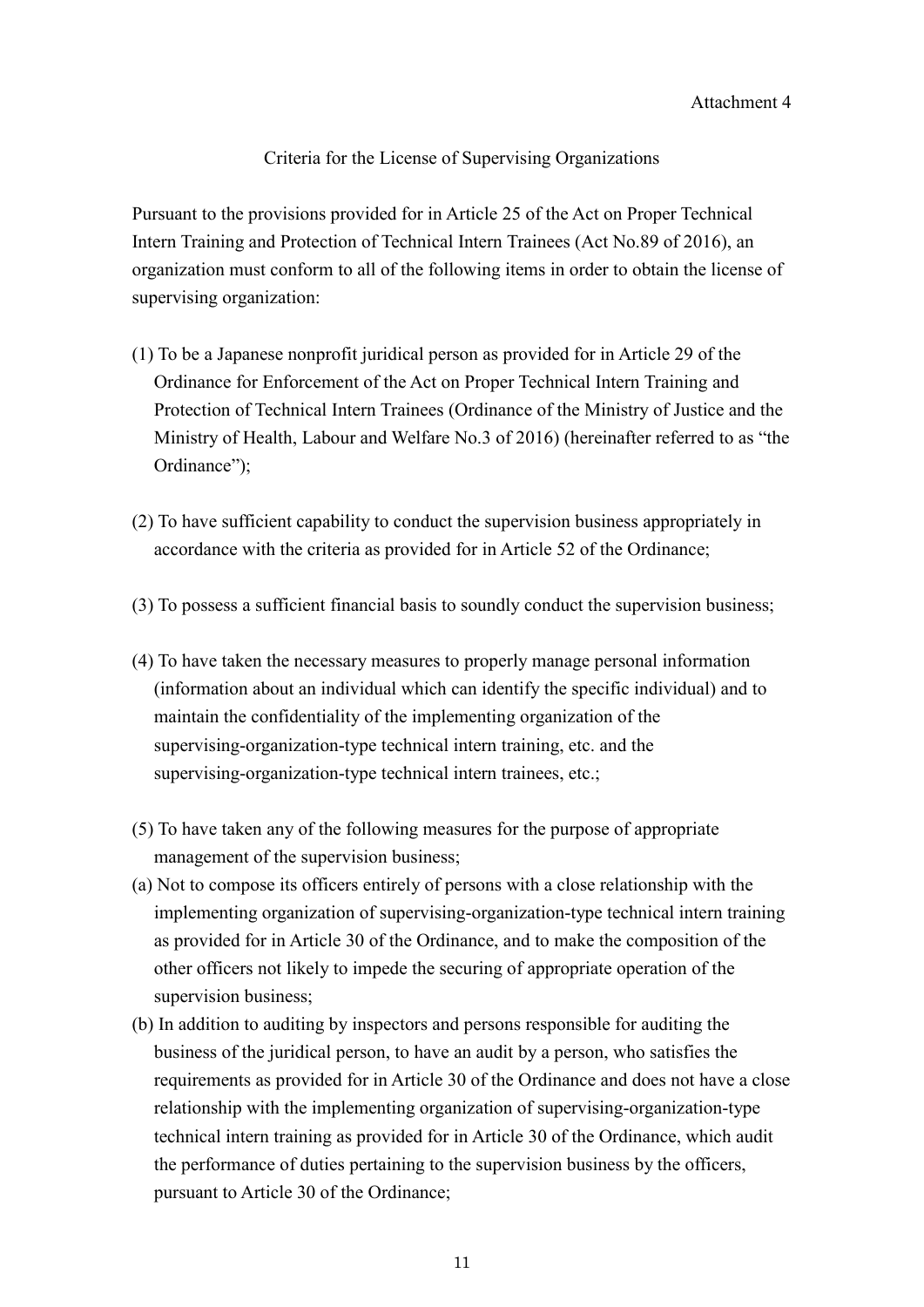- (6) In cases where it intends to receive job applications for supervising-organization-type technical intern training from a person applying to become a supervising-organization-type technical intern trainee through the mediation of a sending organization in a foreign country, to have a contract with the sending organization in a foreign country pertaining to such mediation; and
- (7) In addition to the matters provided for in the items (1) to (6) above, to possess the capability to perform the supervision business appropriately.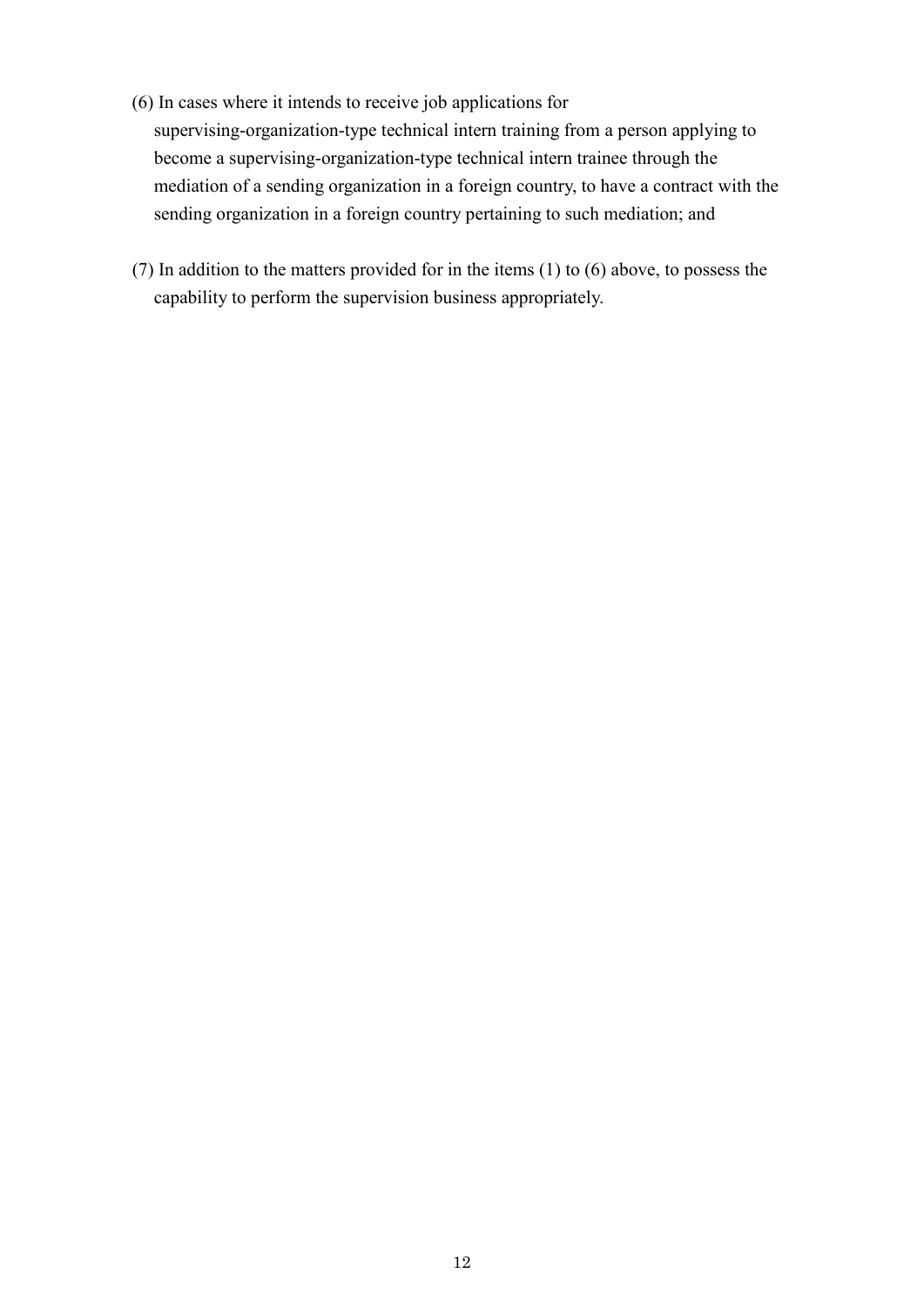### Criteria for Accreditation of Technical Intern Training Plan

Pursuant to the provisions provided for in Article 9 of the Act on Proper Technical Intern Training and Protection of Technical Intern Trainees (Act No.89 of 2016), a technical intern training plan must conform to all of the following items in order to have it accredited:

- (1) The skills to be acquired, etc. shall be the ones that would be difficult to acquire in the technical intern trainee's home country;
- (2) The goal and content of the technical intern training shall conform to the criteria provided for in Article 10 of the Ordinance for Enforcement of the Act on Proper Technical Intern Training and Protection of Technical Intern Trainees (Ordinance of the Ministry of Justice and the Ministry of Health, Labour and Welfare No.3 of 2016) (hereinafter referred to as "the Ordinance") in accordance with the category of technical intern training;
- (3) The period of the technical intern training shall be a maximum of one year in cases of individual-enterprise-type technical intern training (i) or supervising-organization-type technical intern training (i), or a maximum of two years in cases of individual-enterprise-type technical intern training (ii), individual-enterprise-type technical intern training (iii), supervising organization-type technical intern training (ii) or supervising-organization-type technical intern training (iii);
- (4) The goal has been achieved about the passing of the trade skills test or technical intern training evaluation examination as prescribed in the technical intern training plan for individual-enterprise-type technical intern training (i) or supervising-organization-type technical intern training (i) pertaining to the skills, etc. in each respective technical intern training plan in cases of individual-enterprise-type technical intern training (ii) or supervising-organization-type technical intern training (ii) or the technical intern training plan for individual-enterprise-type technical intern training (ii) or supervising-organization-type technical intern training (ii) pertaining to the skills, etc. in each respective technical intern training plan in cases of individual-enterprise-type technical intern training (iii) or supervising-organization-type technical intern training (iii) have been achieved;
- (5) The evaluation of the skills, etc. which the technical intern trainee has acquired shall be conducted through a trade skills test or technical intern training evaluation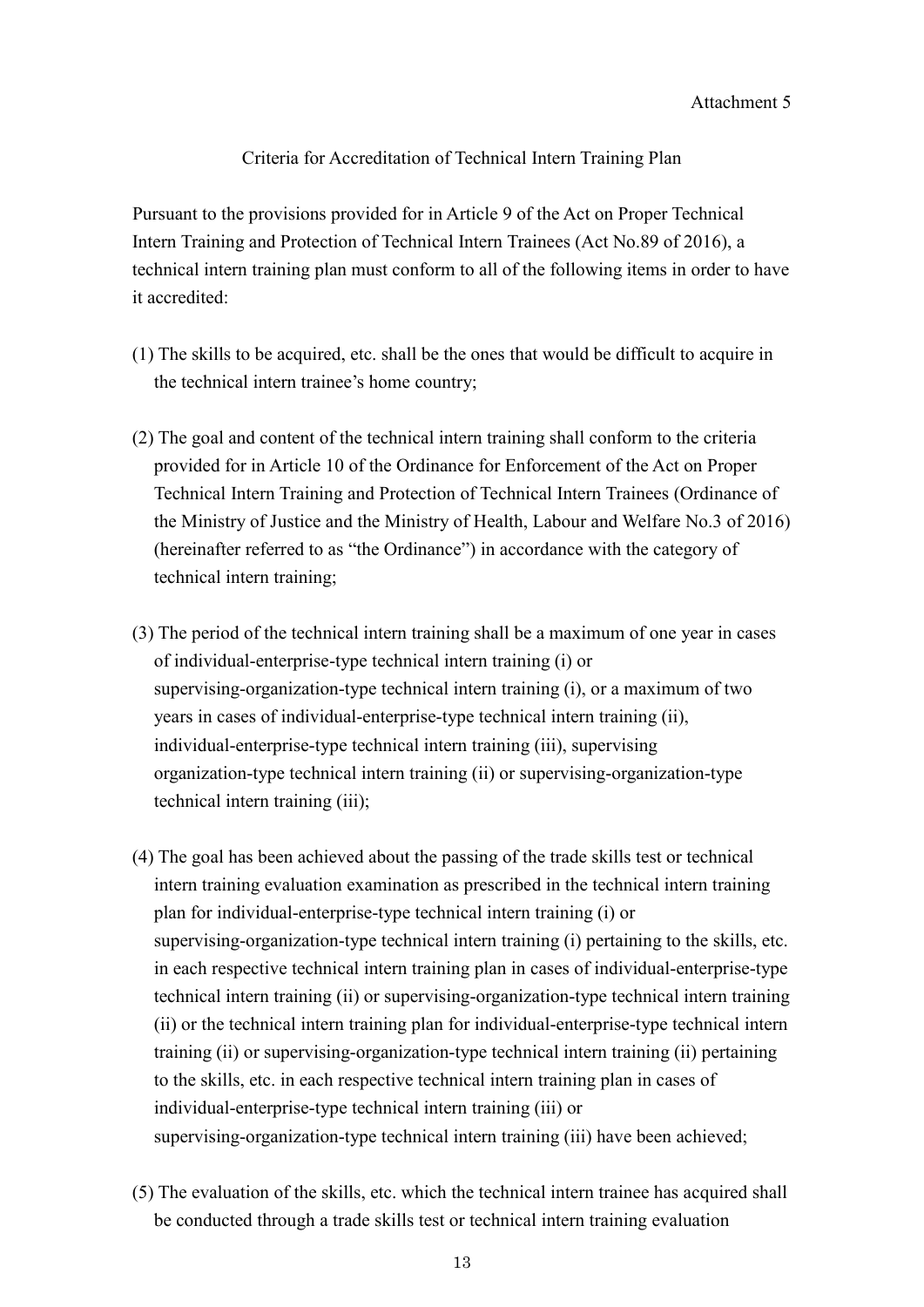examination as provided for in Article 11 of the Ordinance before the completion of the technical intern training;

- (6) The structure and the equipment of the place of business based on which the technical intern training is to be conducted shall conform to the criteria provided for in Article 12 of the Ordinance;
- (7) A person has been appointed at each place of business as provided for in Article 13 of the Ordinance, responsible for implementation of the technical intern training;
- (8) In cases of supervising-organization-type technical intern training, the applicant shall be subject to supervision of training by a supervising organization (limited to the one which has obtained a license to supervise (limited to that pertaining to general supervising business as prescribed in item (i) of paragraph (1) of Article 23 of the Act) in cases where the technical intern training plan is for supervising-organization-type technical intern training (iii)), from which it received guidance on preparation of the technical intern training plan;
- (9) Treatment of the technical intern trainees shall conform to the criteria provided for in Article 14 of the Ordinance;
- (10) In cases of individual-enterprise-type technical intern training (iii) or supervising-organization-type technical intern training (iii), the applicant shall conform to the criteria provided for in Article 15 of the Ordinance as an entity with a high standard of capabilities to ensure the acquisition, etc., of the skills, etc.; and
- (11) In cases where the applicant is to conduct technical intern training for multiple technical intern trainees at the same time during the technical intern training period, such number of trainees shall not exceed the number provided for in Article 16 of the Ordinance.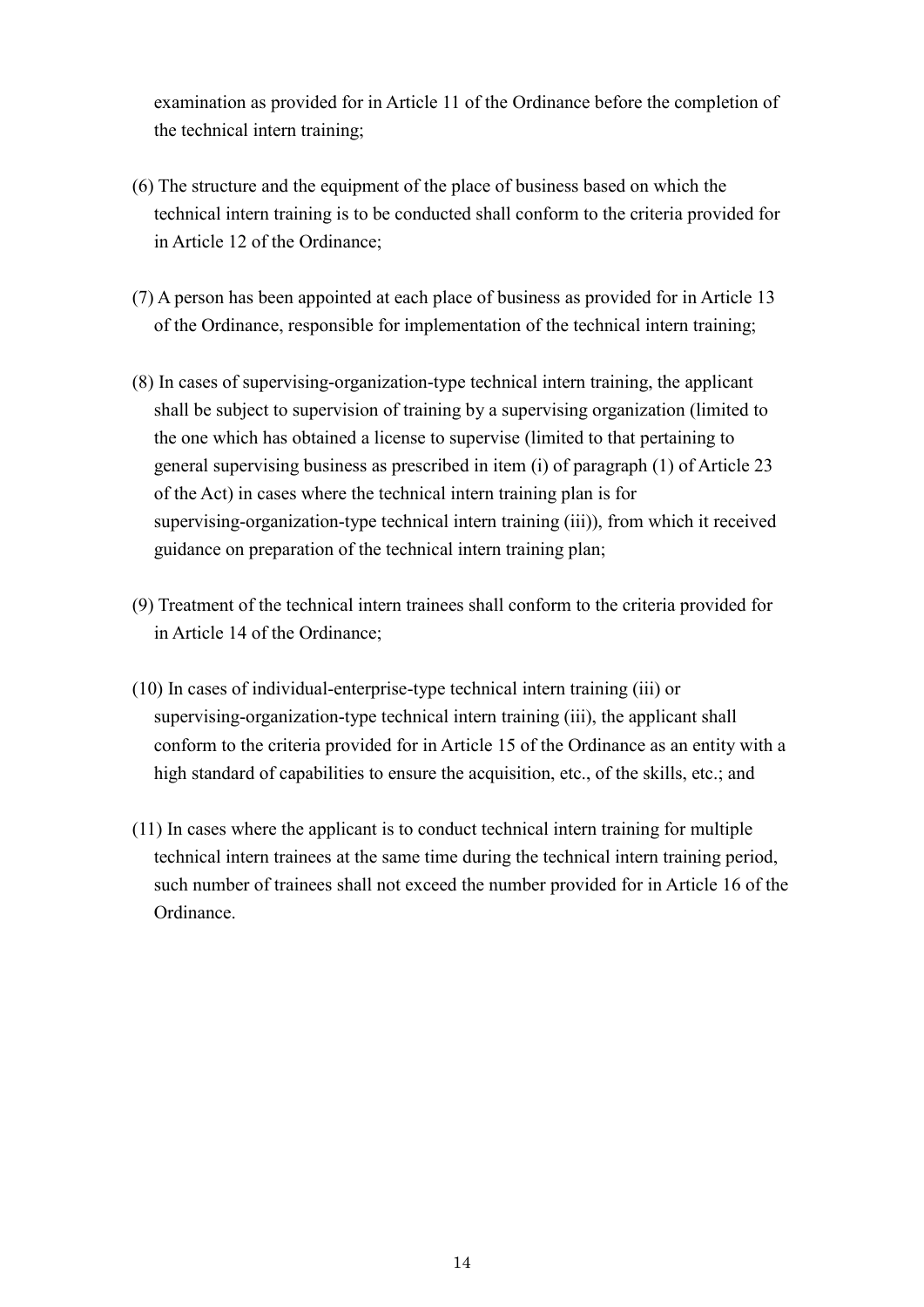### Revocation of the License for Supervising Organizations

Pursuant to the provisions provided for in Article 37 of the Act on Proper Technical Intern Training and Protection of Technical Intern Trainees (Act No.89 of 2016) (hereinafter referred to as "the Act"), the competent ministers of Japan may revoke the license to supervise if a supervising organization falls under any of the following items:

- (1) It is deemed that the supervising organization no longer conforms to any of the items of paragraph (1), Article 25 of the Act;
- (2) The supervising organization falls under one of the items of Article 26 of the Act (excluding item (ii), item (iii), and (c) and (d) of item  $(v)$ );
- (3) The supervising organization has violated the conditions attached to the license to supervise pursuant to the provisions of paragraph (1), Article 30 of the Act;
- (4) The supervising organization has violated the provisions of the Act or the provisions of laws relating to immigration or labor which are provided for by a Cabinet Order, or an order or disposition based on these provisions; and
- (5) The supervising organization has committed a wrongful or significantly unjust act with regard to the laws or regulations related to immigration or labor.
- \* When a supervising organization is found to have received any money which is not regarded as fees for supervision from any relevant person in relation to technical intern training including sending organizations, the license to supervise will be revoked. Further, pursuant to the provisions provide for in Article 111 of the Act, such act will be subject to imprisonment with work for not more than 6 months or a fine of not more than 300,000 yen.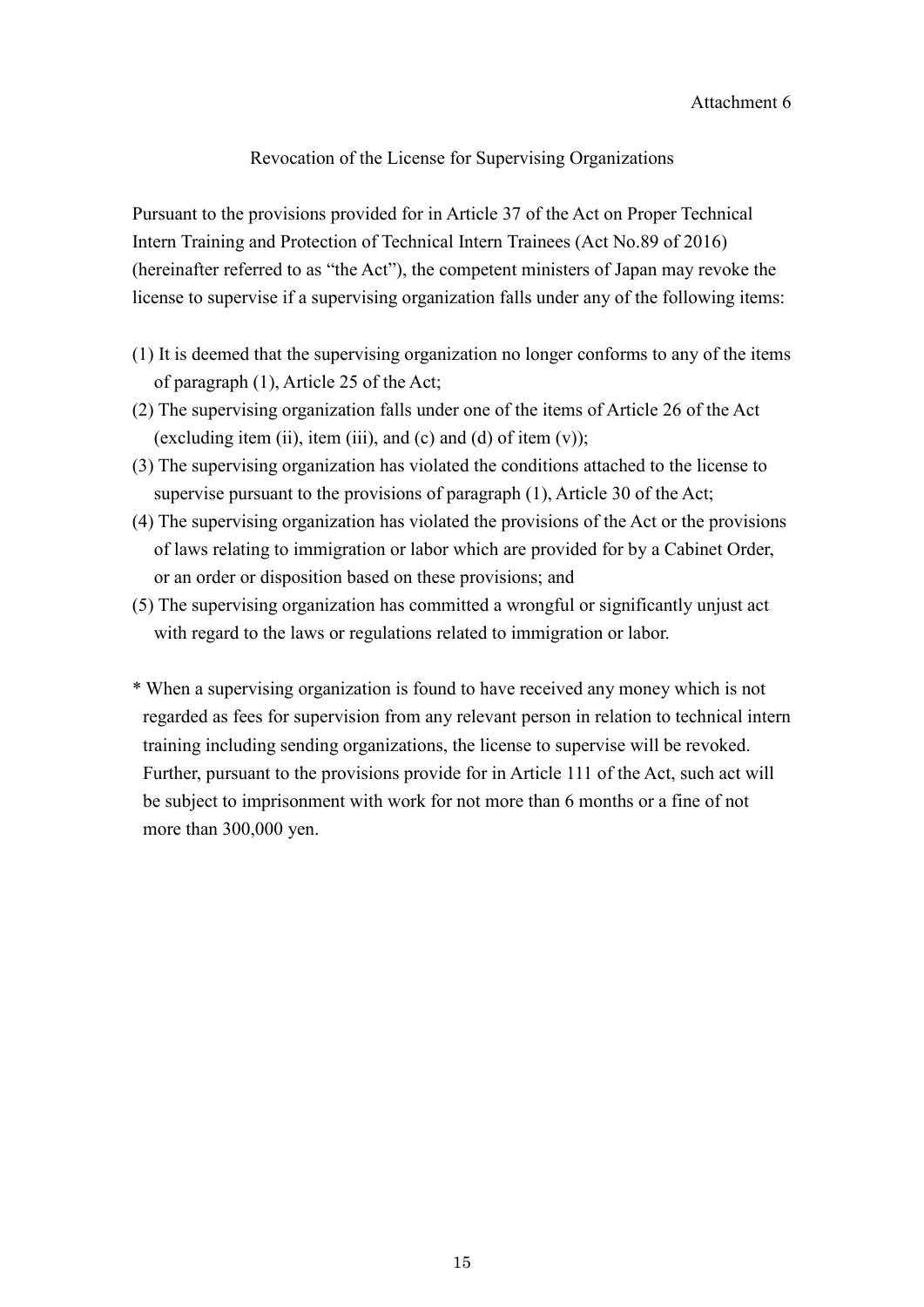#### Revocation of Accreditation of the Technical Intern Training Plan

Pursuant to the provisions provided for in Article 16 of the Act on Proper Technical Intern Training and Protection of Technical Intern Trainees (Act No.89 of 2016) (hereinafter referred to as "the Act"), the competent ministers of Japan may revoke the accreditation of the technical intern training plan in cases falling under any of the following items:

- (1) The competent ministers deem that the implementing organization is deemed to have not conducted the technical intern training in accordance with the accredited plan;
- (2) The competent ministers deem that the accredited plan is not to conform to any of the items of Article 9 of the Act;
- (3) The implementing organization has come to fall under any one of the items of Article 10 of the Act;
- (4) The implementing organization has omitted to give a report or to submit or present books or records pursuant to the provisions of paragraph (1) of Article 13 of the Act, has given a false report or submitted or presented false books or records, or has not given an answer or has given a false answer to questions pursuant to the provisions of the same paragraph, or refused, interfered with or evaded an inspection pursuant to the provisions of the same paragraph;
- (5) The implementing organization has made a false report or submitted or presented false books or records in response to a request from OTIT to make the report or submit or present books or records pursuant to the provisions of paragraph (1) of Article 14 of the Act, or has given a false answer to questions asked by OTIT's staff pursuant to the provisions of the same paragraph;
- (6) The implementing organization has violated the order prescribed under the provisions paragraph (1) of Article 15 of the Act;
- (7) The implementing organization has committed a wrongful or significantly unjust act with regard to laws or regulations related to immigration or labor; and
- (8) The applicant or preparatory organization in Myanmar (in cases pertaining to supervising-organization-type technical intern training, the applicant, supervising organization, intermediating sending organization or foreign preparatory organization), in connection with the technical intern training which the technical intern trainee, etc. is to engage in while in Japan, has entered into a contract that stipulates penalties with regard to non-performance of a contract pertaining to the technical intern training or a contract which otherwise expects the transfer of undue money or other property with any other people.